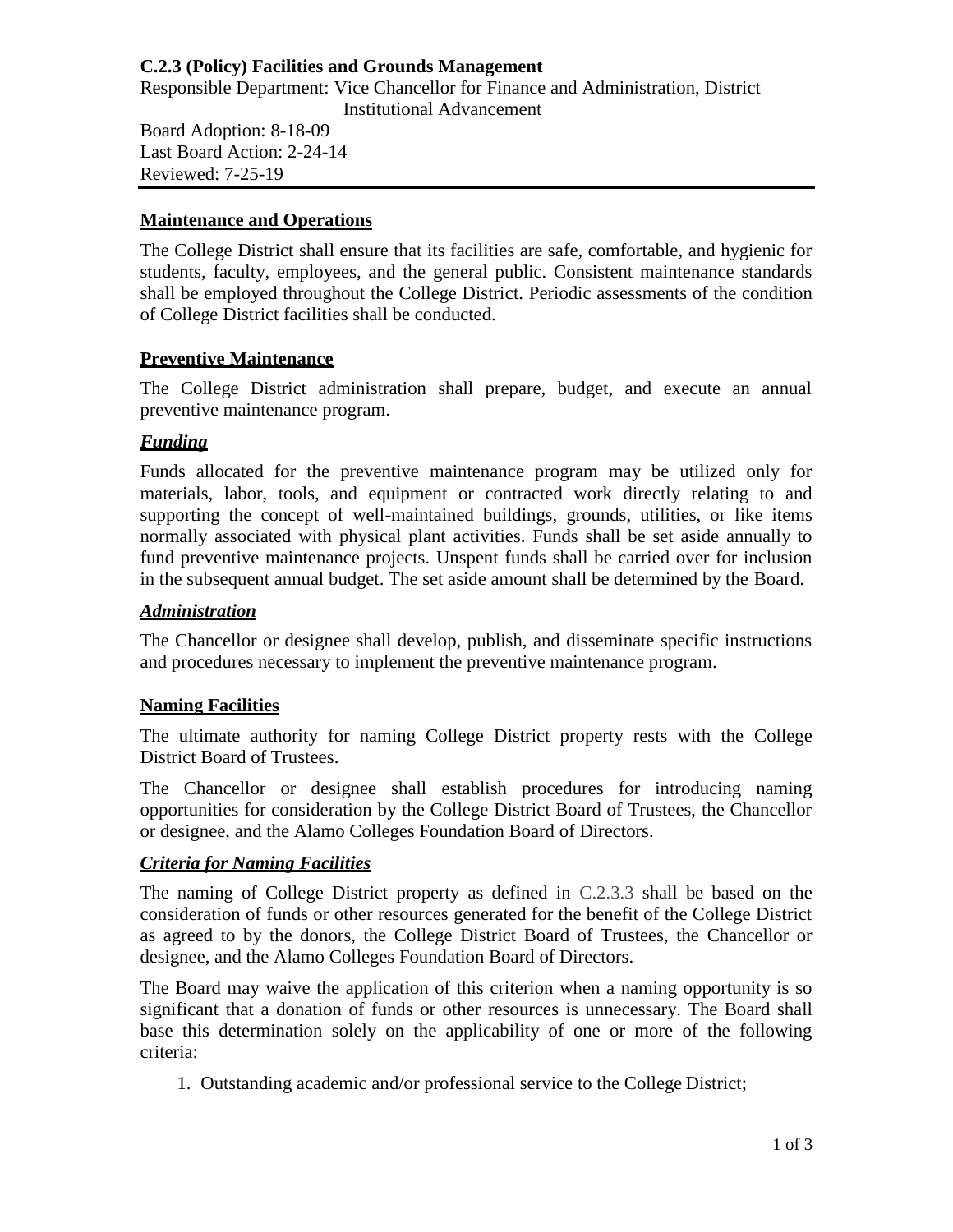# **C.2.3 (Policy) Facilities and Grounds Management**

Responsible Department: Vice Chancellor for Finance and Administration, District Institutional Advancement

Board Adoption: 8-18-09 Last Board Action: 2-24-14 Reviewed: 7-25-19

- 2. Outstanding volunteer service that has significantly contributed to the advancement of the College District; or
- 3. A significant historical association between the property to be named andthe person, persons, or organization for whom that property would benamed.

Nothing in this policy or related procedures shall prevent the College Presidents, the Chancellor, members of the Board of Trustees, the Board of Trustees as a whole, or the Alamo Colleges Foundation Board of Directors as a whole from initiating action for the naming of any College District property.

# *Authority and Recommendations*

The College District Board of Trustees (Board) is the only entity with the authority to approve the naming of any College District property, and reserves the right to accept or reject naming proposals submitted through the Chancellor.

Further, the Board may set aside certain streets, buildings and places, both inside and outside of buildings, at each college of the College District for its own naming decisions. The Board may assign these places as either fundable or non-fundable as it so determines, and may add to these places from time to time as it may choose.

The remaining places shall be recommended to the Board for naming from time to time by the Chancellor, with or without recommendations from the public or college community, and may require an investment from the individual, group of individuals, or organization wishing to secure the name of the place, per the contribution value schedule approved by the Board. Such investment shall be secured with the Alamo Colleges Foundation for the benefit of students, faculty and programs of the College District.

# **Facilities Planning**

The College District shall operate a continuing Capital Improvement Program based on College District needs, taking into account enrollment, operations, and acquisition of property. Facilities planning shall be inclusive of program needs and facilities standards in a manner consistent with the master plan. The master plan shall be continually reviewed and shall be revised based on College District needs or at least every five years.

# **Construction Management**

The College District shall establish standards for all College District facilities, in accordance with federal, state, and local law and regulations. No construction, with the exception of routine maintenance, shall be initiated without Board approval.

All construction delivery methods shall be selected and conducted pursuant to relevant law.